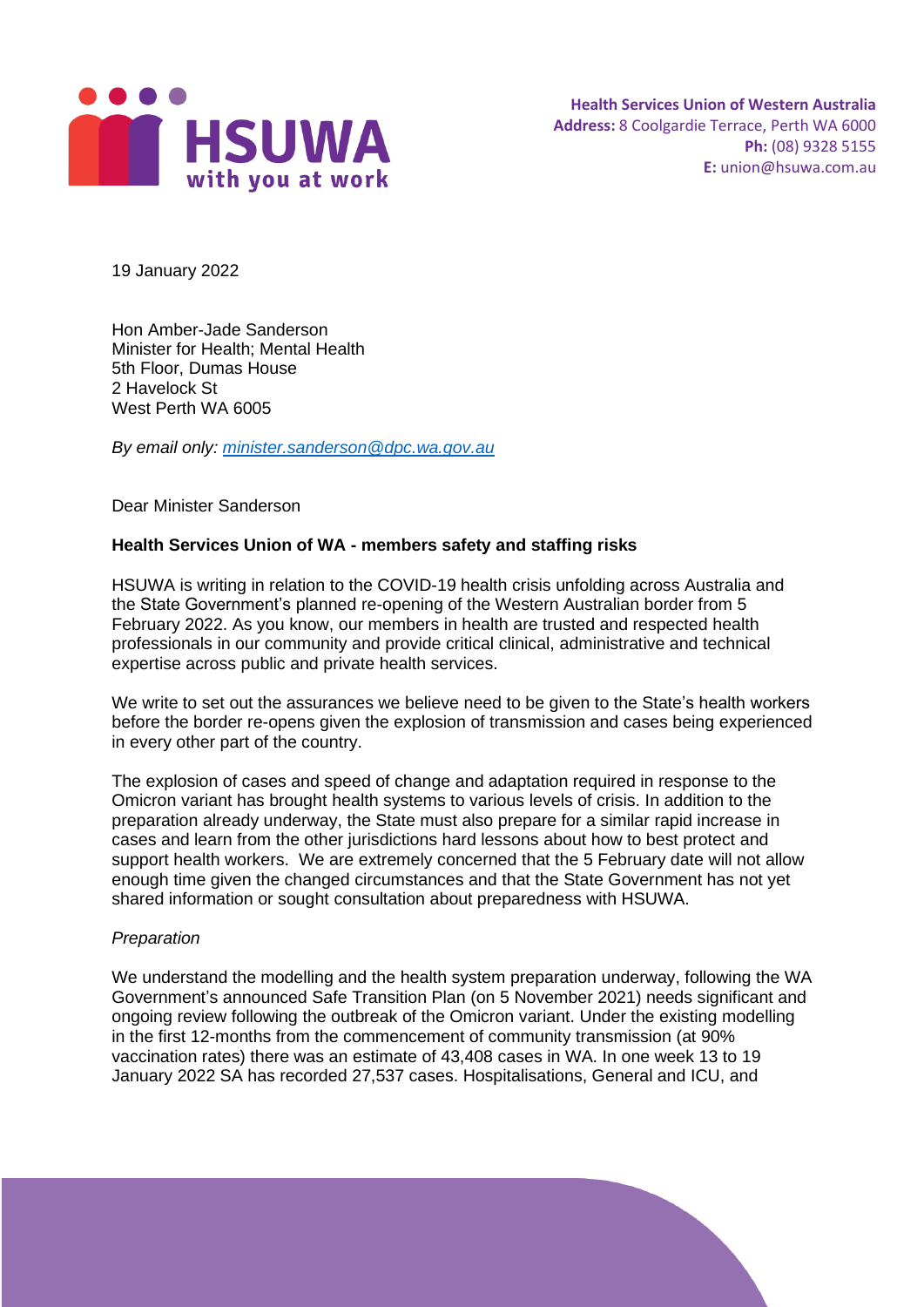

mortality rates are consequentially also likely to be significantly higher in WA than the modelling behind the State Transition Plan predicted.

HSUWA met with most public Health Services Providers (**HSPs**) and Private Hospital operators before Christmas to understand their level of planning to reduce staff infection and prepare for the increased demand for services. As the pathology union, we have also been in communications with the three large private pathology companies. There was a great deal of work underway, however we observed a lack of consistency and clarity around communication and workforce safety. We consider critical structures and support and information systems still need to be established in WA, particularly because of our decentralised health system.

Amongst the significant number of issues and levels of controls needed across services to reduce risks for workers, we have focused here on priority items based on member concerns and the dangerous crisis conditions our health union colleagues in the Eastern States are experiencing due to short staffing.

We seek the State Government's immediate response and assurances to each to these identified items as soon as possible and in advance of any re-opening.

#### **SAFETY**

All staff in WA hospital and health settings (including community health, mental health and pathology) will be provided with:

- A. Fit tested **N95 masks** and appropriate **PPE**
- B. Safe indoor **ventilation**, air monitoring and filters as needed
- C. Priority access to **PCR testing** and results
- D. Free **Rapid Antigen Tests** when and where appropriate
- E. **Clear safety protocols and an understanding of the relevant escalation plans** as COVID-19 cases rise rapidly
- F. Extra **security** to protect workers as needed especially where testing and screening
- G. Confirmation that **working from home** arrangements will be actively supported and set up prior to the border opening wherever possible (We note the public health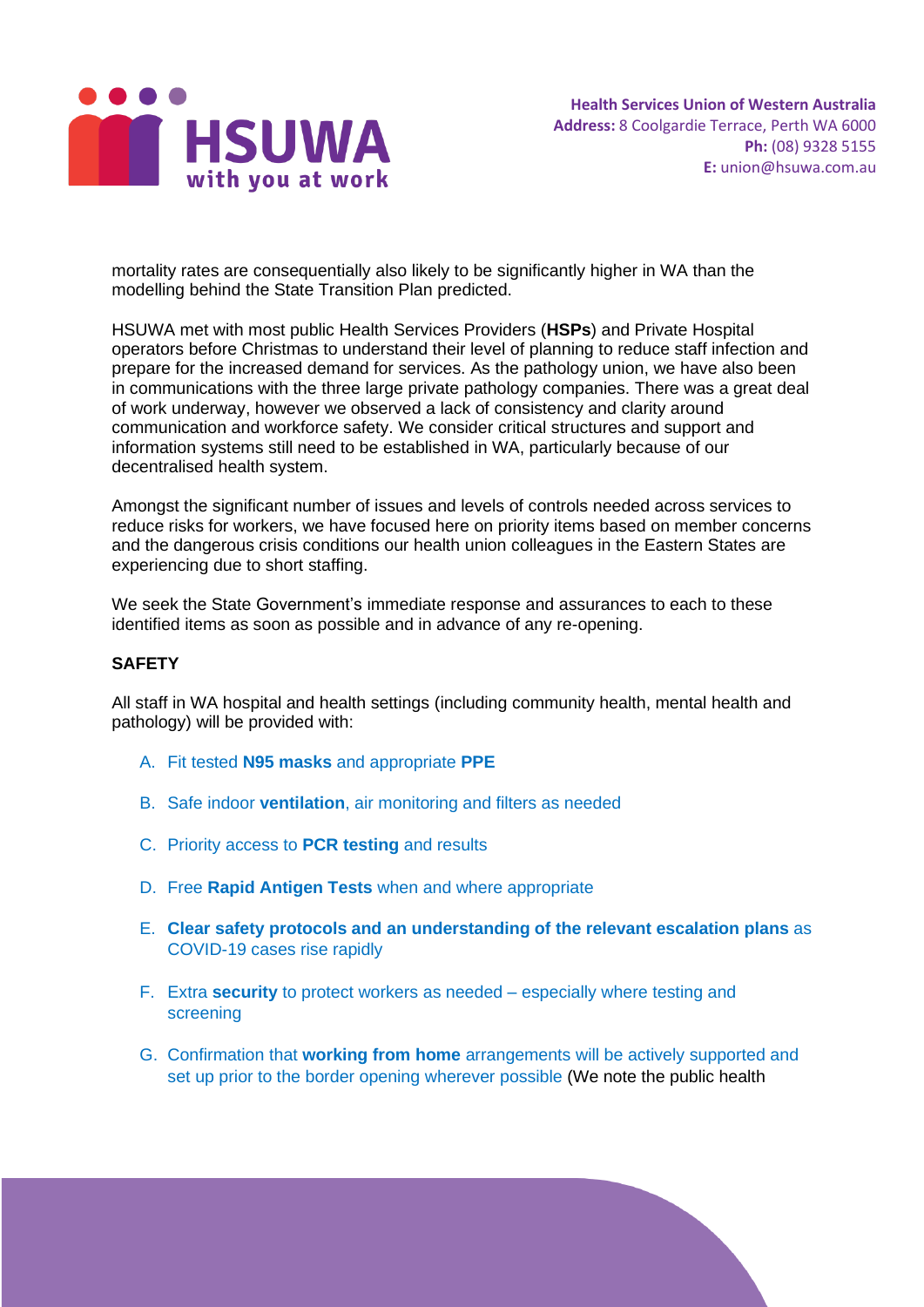

system in WA has been reluctant to facilitate this – a position that is untenable and unsafe for the coming months)

# **PAY**

To recognise high-risk work and the need to keep up staffing levels, there will be:

H. A broad-based **Health Worker Surge Support Allowance** to incentivise **greater** workforce retention and participation

A commitment to an allowance based on the working environment will be critical to workforce retention in the months ahead. A commitment to health workers now will help sure up confidence that they will be supported. This should happen now and not when there is already a crisis, learning from the Eastern State's experience.

- I. **Paid Special Leave** (or a form of COVID Leave) for all reasonable periods of time where a health worker is required to take time off for:
	- vaccination;
	- vaccination recovery;
	- isolation: and
	- COVID-19 sickness.

Leave for these purposes should be separate to personal leave. Isolation periods will be required, for testing, close contact and sickness with COVID-19 due to the high likelihood of exposure. Health workers should know in advance that they will be fully supported and not lose financially or their existing conditions in these circumstances, where they take on such high work risk and our lives depend on their expertise being available.

## **WORKFORCE**

To manage the coming staffing crisis and support the critical health workforce:

J. Casual or fixed term contracts employees will be converted to **permanent employment**. New staff will be engaged on a permanent basis unless exceptional circumstances apply

Secure jobs will help secure critical workers.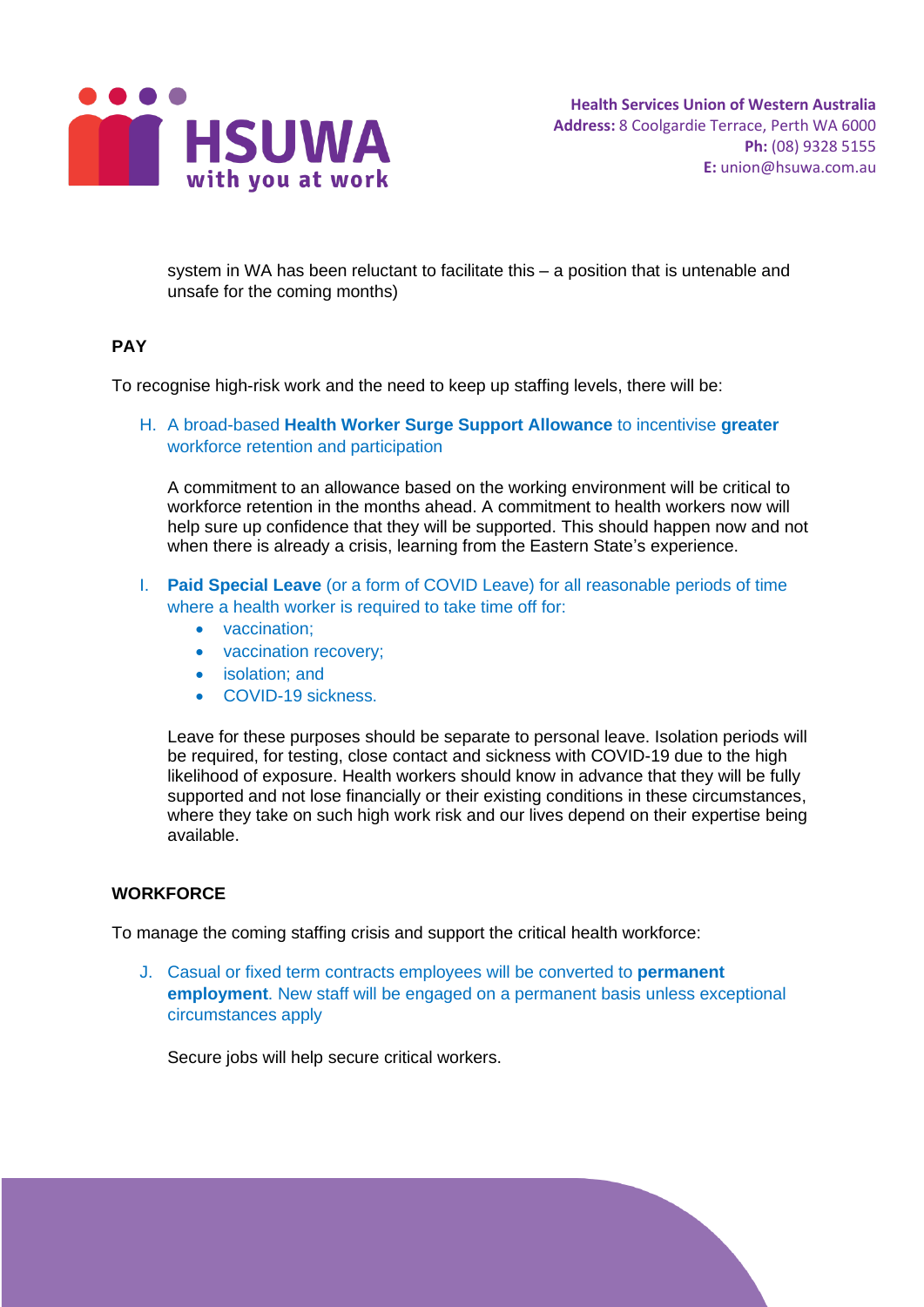

Public sector employees who have met the length of service criterion contained within the HSUWA Union Agreement should be converted to permanency. It is shocking that over 30% of more than 18,000 HSUWA covered public health positions are fixed term or casual, after all this time and when workforce continuity and retention is so important. In the last week Allied Health clinicians at a Perth tertiary hospital were still being engaged on casual contracts.

K. Scenario planning of **staffing shortages** will be prepared with urgent redeployment, transfers (of duties and locations including across sectors) and changes to scope of practice considered and planned

On the run decision making, directing staff to duties they have little or no training in, is occurring in the Eastern States to deal with demand. Escalation triggers have not been clearly understood nor who the decision makers are. Staff who are registered practitioners particularly need to be assured that any duties directed to perform in a crisis will not affect their personal professional registration.

As the State's largest pathology provider and state-wide service, we recommend an urgent enquiry into staffing and resources at PathWest to cope with the surge in demand related to Omicron.

L. Regular breaks, shift lengths, overtime/call backs, consecutive days of work will be monitored and managed to ensure health workers are best protected from **fatigue** and burnout. The escalation process of fatigue concerns is clear and understood.

The procedure and responsibility for the above at each employer must be clear. Real time workforce data, including shift staffing shortfalls should be monitored and reported in relevant summary to the Health Minister and relevant unions.

- M. Employees will have access to a range of free **mental health supports**
- N. **Parking** will be made free and accessible for health workers when they attend work

## **COMMUNICATION**

To recognise that a co-ordinated response needs a co-ordinated system there will be:

O. Clear and structured **communication channels** set up and the transparent sharing of information without delay across the health system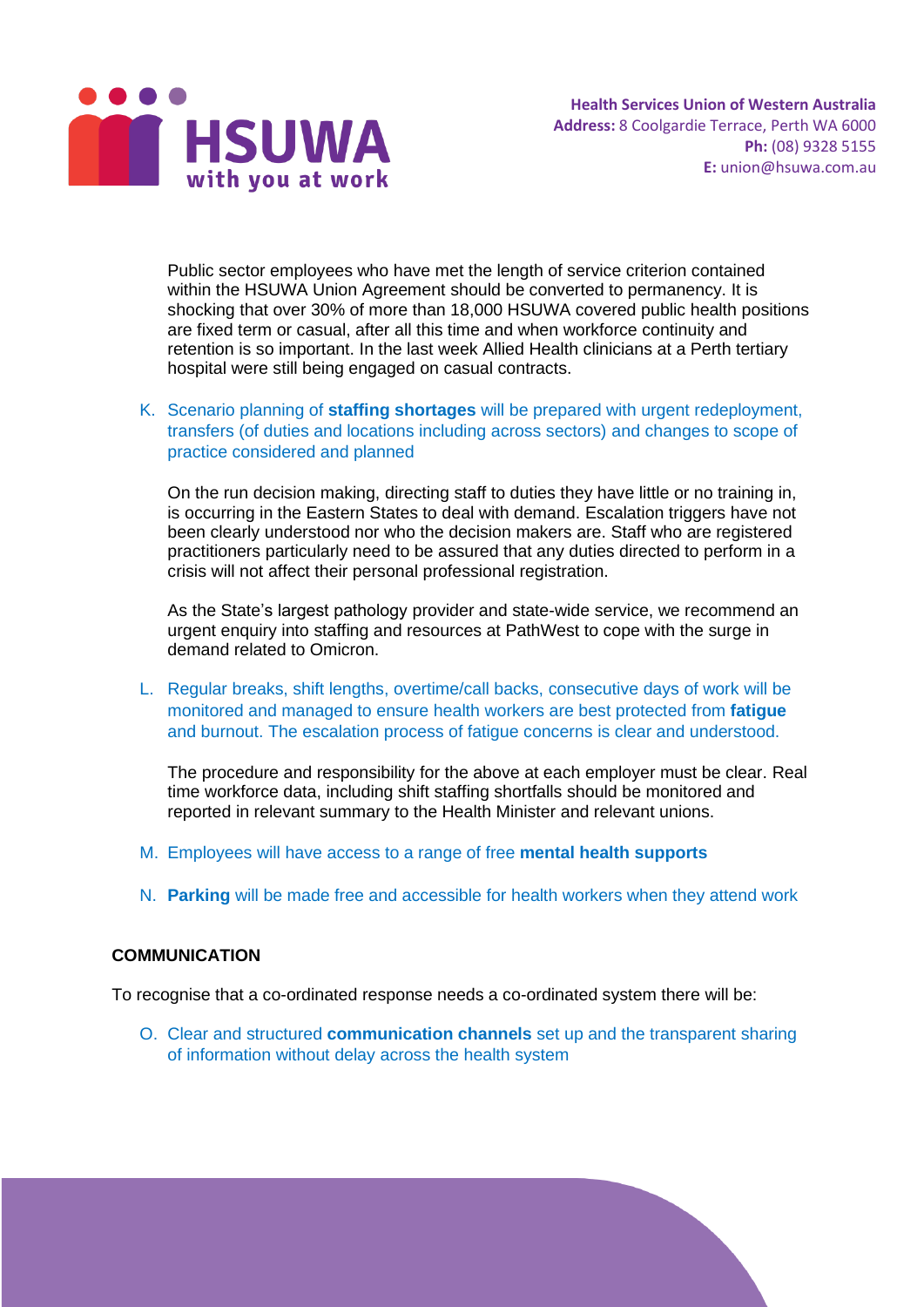

The decentralised WA health system has a poor track record on communication. There is a tendency to not reach out and share information to unions or across various employers.

Ad hoc improvements over the past two years are not consistent. There is no structured forum for the sharing of information between key stakeholders and the mainstream media is often used instead. In our view uncertainty and distrust is often the result from this approach rather than collaboration. HSUWA aims for proactive and constructive engagement to best support its members. We note that in other jurisdictions the Health Minister has taken a leading role in communications across the many important stakeholder groups, including unions, to best manage and co-ordinate the response. We strongly recommend that you do this.

#### P. Every effort will be made to **consult** to make better decisions and reduce mistakes

Consistent terminology and clarity about policy development and changes (who and process) are needed. Our experience is that drafts circulated for feedback before being finalised (often very quickly are clearer, fairer and more effective. We strongly recommend that the structures needed for these issues be considered and set up now and unions are included.

Clearly delegated decision making should be established now to improve efficiency and avoid the delay and bottlenecks that come with the current system of the highest levels of authority often being required.

We are extremely disappointed at the lack of consultation about contact management and furlough and that new modelling has not been shared. We have no sense of what key metrics the State Government will track in Health to understand what is happening to the workforce. Weeks before the border re-opening, this is extremely concerning.

We can only assume that other initiatives underway on the East Coast such as daily health attestations and frontline health worker hotel accommodation are being considered.

#### *Next Steps*

Our members are already working in an under resourced and stretched health system. They have a fair idea of what is about to happen and they are seriously worried about how they will work safely and be protected.

We are particularly concerned about how the private sector will support the public sector. Private pathology testing capacity fell over first in the Eastern States. We would like to